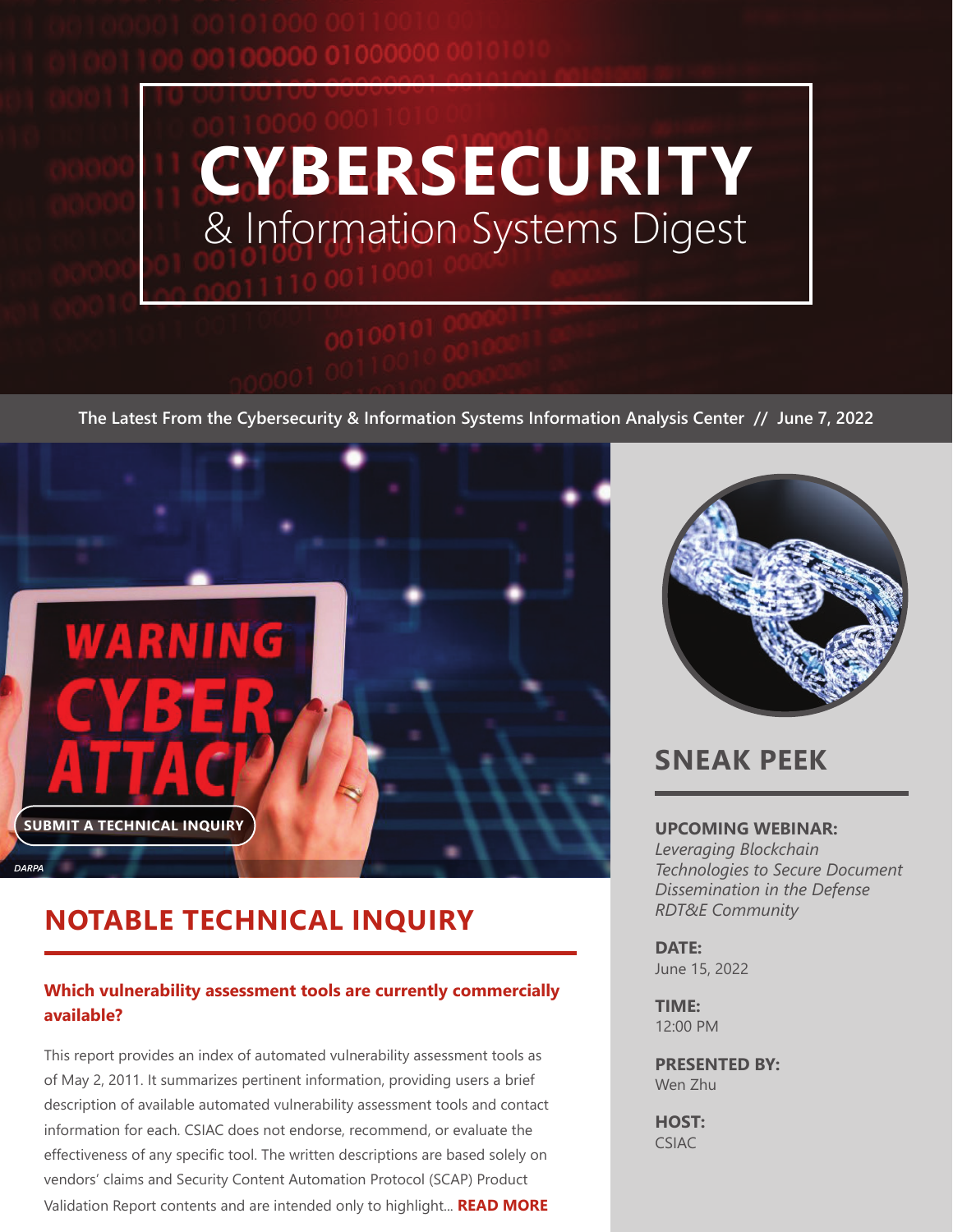# **CYBERSECURITY** [& Information Systems Digest](#page-0-0) June 7, 2022 // 2 of 4



## **VOICE FROM THE COMMUNITY**

#### **Col. Anthony J. Franks**  *U.S. Air Force*

Col. Franks is the Vice Commander of the 94th Airlift Wing, Dobbins Air Reserve Base, GA. Comprised of over 2,500 personnel with a headquarters, three groups, and 13 squadrons, his Wing supports Joint Service and multinational airlift missions in the United States and abroad. As a former Air Force Reserve command pilot with more than 4,000 flying hours, Col. Franks has flown combat missions in nearly every major worldwide contingency. He worked in several commands and was deployed numerous times throughout his military career. He is also a United Airlines First Officer rated in the Boeing 757 and 767.

> **[BECOME A SUBJECT](https://csiac.org/profile/subject-matter-expert/)  MATTER EXPERT**



## **HIGHLIGHT**

#### **[Case Studies in Response Options to Cyber Incidents Affecting](https://csiac.org/articles/many-hands-in-the-cookie-jar/?utm_source=Digest)  [U.S. Government Networks and Implications for Future Response](https://csiac.org/articles/many-hands-in-the-cookie-jar/?utm_source=Digest)**

This paper examines three incidents of Russian cyber-enabled espionage and two cases of Chinese cyber-enabled espionage spanning the late 1990s through the 2015 compromise of the Office of Personnel Management. The reason for this request is to address whether U.S. reactions have changed after some time, whether they prompted changes in enemy conduct, and what the United States can gain from these cases to advise future policymaking. **[LEARN MORE](https://csiac.org/articles/many-hands-in-the-cookie-jar/?utm_source=Digest)**

## **FEATURED NEWS**

### **[CISA Issues Emergency Directive Requiring Federal Agencies](https://csiac.org/articles/cisa-issues-emergency-directive-requiring-federal-agencies-mitigate-vulnerabilities-in-vmware-products/?utm_source=Digest)  [Mitigate Vulnerabilities in VMware Products](https://csiac.org/articles/cisa-issues-emergency-directive-requiring-federal-agencies-mitigate-vulnerabilities-in-vmware-products/?utm_source=Digest)**

WASHINGTON – The Cybersecurity and Infrastructure Security Agency (CISA) issued Emergency Directive (ED) 22-03 today requiring federal civilian executive branch agencies running specific VMware products to apply VMware updates or remove the products from agency networks until the update can be applied. For all affected VMware products identified



as being accessible from the internet, agencies are directed to assume a compromise and immediately disconnect the product from their network and conduct threat hunt activities. **[READ MORE](https://csiac.org/articles/cisa-issues-emergency-directive-requiring-federal-agencies-mitigate-vulnerabilities-in-vmware-products/?utm_source=Digest)**

*Image: NCUA*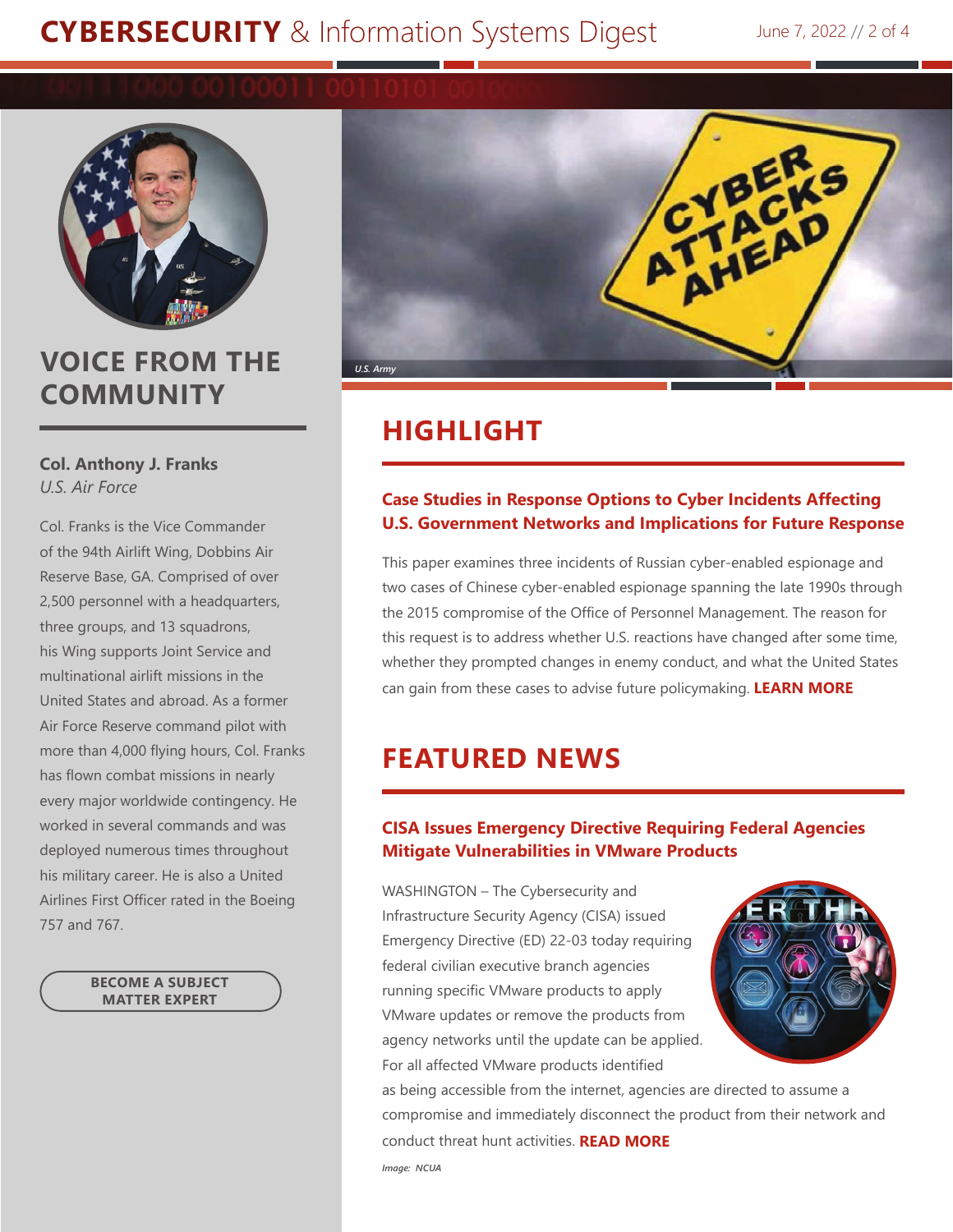# <span id="page-2-0"></span>**CYBERSECURITY** [& Information Systems Digest](#page-0-0) June 7, 2022 // 3 of 4



# **WEBINARS**

#### **[Leveraging Blockchain Technologies to Secure Document](https://csiac.org/webinars/leveraging-blockchain-technologies-to-secure-document-dissemination-in-the-defense-research-development-test-and-evaluation-rdte-community/?utm_source=Digest)  [Dissemination in the Defense RDT&E Community](https://csiac.org/webinars/leveraging-blockchain-technologies-to-secure-document-dissemination-in-the-defense-research-development-test-and-evaluation-rdte-community/?utm_source=Digest)**

*Presented: June 15, 2022 12:00 PM - 1:00 PM Presenter: Wen Zhu Host: CSIAC*

Leveraging the HyperLedger blockchain platform and drawing upon lessons learned from digital rights management (DRM) initiatives, NIRA is working with the Defense Technical Information Center (DTIC) to develop a solution that promotes effective document and data publication and sharing within the defense research, development, test, and evaluation (RDT&E) community. In addition to high availability and confidentiality, the LEDGEr-based Network for Document Distribution (LEDGENDD) enables easy document authentication and integrity verification, traceable document delivery, and fine-grained access control beyond initial dissemination. We will discuss the unique challenge of integrating the HyperLedger blockchain platform with the DTIC semantic web technology foundation while ensuring transaction privacy and deterring transaction-pattern-based, side-channel attacks. **[LEARN MORE](https://csiac.org/webinars/leveraging-blockchain-technologies-to-secure-document-dissemination-in-the-defense-research-development-test-and-evaluation-rdte-community/?utm_source=Digest)**



**Explainable, Do-It-Yourself Artificial Intelligence [Supporting the DoD and the](https://csiac.org/webinars/explainable-do-it-yourself-artificial-intelligence-supporting-the-dod-and-the-ic/?utm_source=Digest)  Intelligence Community**

June 28, 2022 12:00 PM

### **EVENTS**

**[Demystifying Cybersecurity:](https://csiac.org/events/demystifying-cybersecurity-integrated-approaches-to-developing-career-pathways/?utm_source=Digest)  [Integrated Approaches to](https://csiac.org/events/demystifying-cybersecurity-integrated-approaches-to-developing-career-pathways/?utm_source=Digest)  [Developing Career Pathways](https://csiac.org/events/demystifying-cybersecurity-integrated-approaches-to-developing-career-pathways/?utm_source=Digest)**

June 6-8, 2022

**U.S. [Air Force Cyberspace and](https://csiac.org/events/air-force-cyberspace-and-crypto/?utm_source=Digest)  [Crypto](https://csiac.org/events/air-force-cyberspace-and-crypto/?utm_source=Digest)** June 6-10, 2022

**[Cybersecurity and Privacy](https://csiac.org/events/cybersecurity-and-privacy-professionals-conference/?utm_source=Digest)  [Professionals Conference](https://csiac.org/events/cybersecurity-and-privacy-professionals-conference/?utm_source=Digest)**

June 8-10, 2022

**[Intelligent Automation Exchange](https://csiac.org/events/intelligent-automation-exchange/?utm_source=Digest)** June 29-30, 2022

**[Automotive Cybersecurity 2022](https://csiac.org/events/automotive-cybersecurity-2022/?utm_source=Digest)** July 20-21, 2022

**[CISO Exchange](https://csiac.org/events/ciso-exchange/?utm_source=Digest)** July 27-29, 2022

**[Black Hat USA](https://csiac.org/events/black-hat-usa/?utm_source=Digest)** August 6-11, 2022

**Want your event listed here?** Email [contact@csiac.org,](mailto:contact%40csiac.org?subject=I%20want%20to%20share%20my%20event%20with%20CSIAC) to share your event.